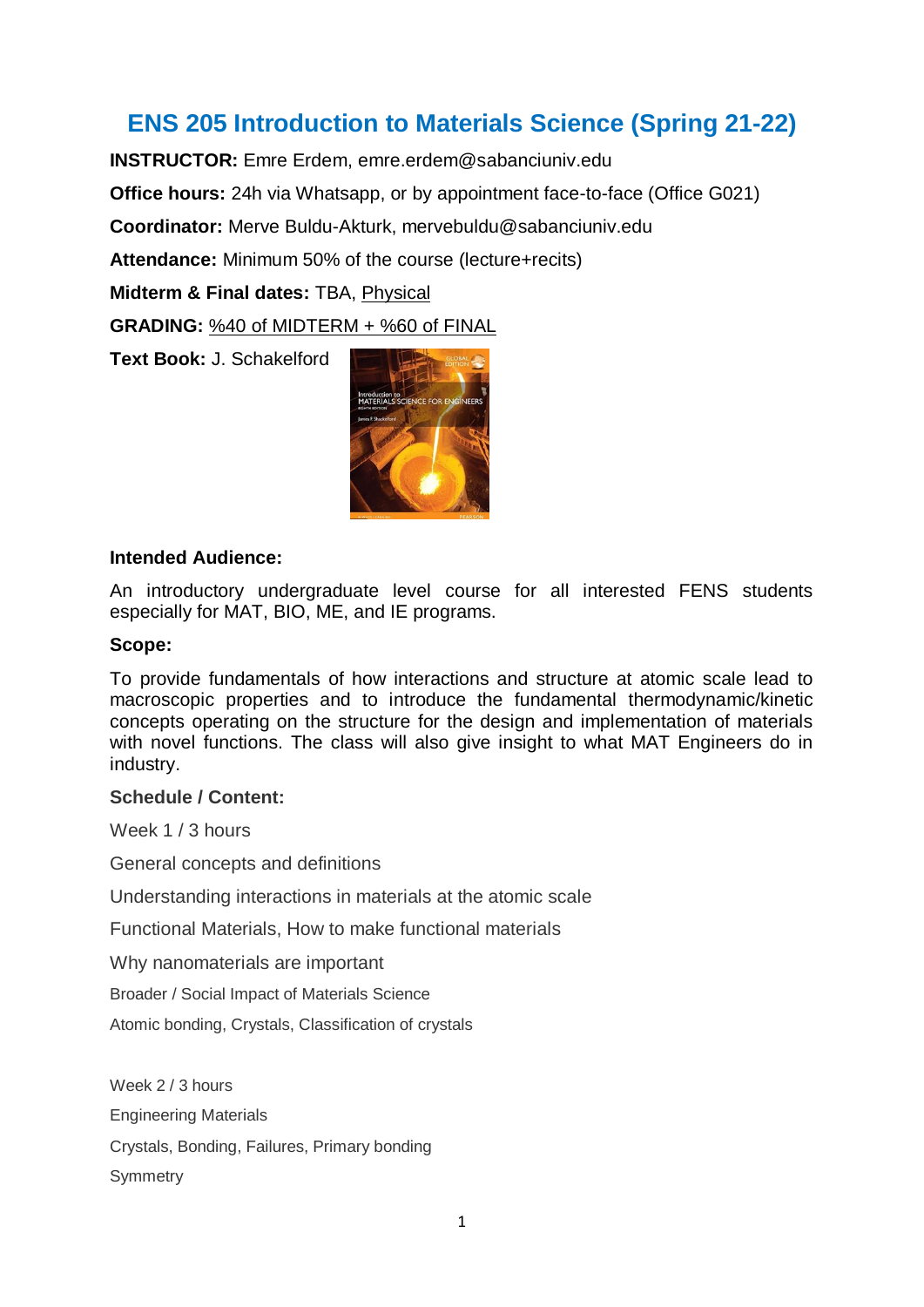Lattice positions, directions and planes; fundamentals of x-ray diffraction Week 3 / 3 hours Secondary bonding (Hydrogen bonds, Van der Waals bond) Electronegativity, Polar crystals Lattice, Unit cell, Atomic packaging factors Arrangement of particles inside crystals

Week 4 / 3 hours Lattice positions, directions, and planes; fundamentals of x-ray diffraction Miller indices

Week 5 / 3 hours Defects, Dislocations Diffusion, Thermal activation of processes; time-dependent changes Arrhenius plot, Activation energy, Fick's Law

Week 6 / 3 hours Mechanical properties of materials The response of materials to mechanical changes: Stress-strain curves, Tensile test Elastic and plastic deformation; measurements by creep and stress relaxation

Week 7 / 3 hours Thermal properties of materials The response of materials to heat: Heat capacity, thermal expansion, thermal conductivity Debye Model, Dulong-Petit Failure analysis and Prevention, Ductile-to-Brittle transition, Experiments; failure analysis

Week 8 / 3 hours Phase diagrams The lever rule, stability. Eutectic diagrams. Development of microstructure during slow cooling

Week 9 / 3 hours

Kinetics, Heat treatment

Time-dependent phase transformations, Transformation on a temperature-versus-time plot (TTT diagram)